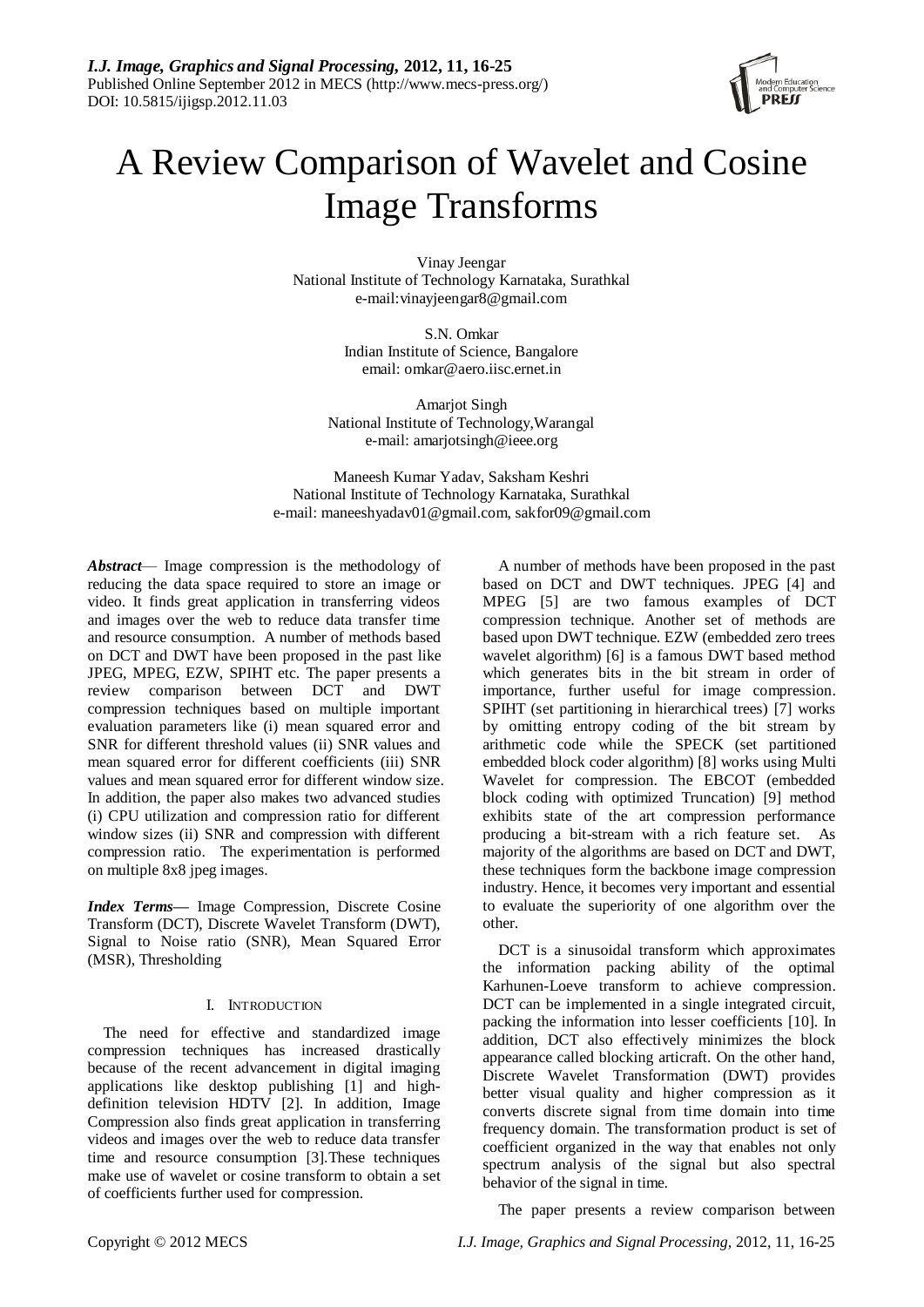DCT and DWT compression techniques based on multiple important evaluation parameters like (i) mean squared error and SNR for different threshold values (ii) SNR values and mean squared error for different coefficients (iii) SNR values and mean squared error for different window size. In addition, the paper also makes two advanced studies (i) CPU utilization and compression ratio for different window sizes (ii) SNR and compression with different compression ratio. The experimentation is performed on multiple 8x8 jpeg images.

The remaining paper is organized as follows. Section II presents the data compression transforms used in the paper III section states the results while section IV concludes the simulations performed in the paper.

### II. DATA COMPRESSION USING TRANSFORMS

Data storage is an important requirement for digital computers due to the increasing load in data. Due to increasing need for data storage, compression techniques have been used to effectively reduce the size of data like image and audio without the loss of crucial information.

The basic image compression process can be explained by a codec in which the coder compresses the image and decoder reconstructs the image as shown in fig 1.



Figure 1. General process of compression and data transfer

The input image is fed into the system in which the coder creates a compressed representation of the input. The compressed representation is transmitted and later image is reconstructed with the help of decoder. The aim of the system is to keep irrelevant information out of the representation so that less space is required. Two types of transforms are mainly used for image compression as described below [11].

### *A. Discrete cosine transform*

Discrete cosine transform separates the images into frequencies with large variance. Further, the Quantization step discards the less important frequencies leading to reduction in data. Further, the reconstruction step uses only the most important frequencies to retrieve the image. The distortion contained by the reconstructed steps can be adjusted during the compression stage.

Summary of the process [12] is described below:-

- 1. Image is divided into 8\*8 blocks of pixels.
- 2. DCT is applied to each block working from left to right, top to bottom.
- 3. Through each block each block is quantised.
- 4. The image obtained from the array of the compressed blocks is stored into a smaller space.

The discrete cosine transforms can be divided on the basis of dimensionality mainly into two dimensions, one dimensional and two dimensional.

# *a). 1 D discrete cosine transform*

For a set of n real numbers  $s(x)$ ,  $x=0$ , 1... n-1 the

discrete cosine transform is given by  
\n
$$
S(u) = \sqrt{2/n} C(u) \sum_{x=0}^{n-1} s(x) \cos \frac{(2x+1)u \prod}{2n} u = 0, ...n
$$
\n
$$
C(u) = 2^{\frac{-1}{2}} \text{ for } u = 0
$$
\n
$$
= 1 \text{ otherwise}
$$
\n(1)

The DCT can be obtained as the product of the vector (input list  $s(x)$ ) and the n<sup>\*n</sup> orthogonal matrix. The transformed sets of elements are derived by the dot (.) product of list  $s(x)$  and a basis vector. The  $n^*n$ orthogonal matrix's constitute the basis vectors. Each of the basis vectors corresponds to a particular sinusoid of a single frequency [13]. The constants are decided such that the basis vectors are orthogonal and normalized.

The above Discrete Cosine Transform is used to compress the one dimension data i.e. audio wave. We need to study the two dimensional Discrete Cosine Transform for image compression.

#### *b). 2 D discrete cosine transform*

The two dimensional DCT for an n\*m matrix is computed as shown. The 1D DCT is applied to each and The transform is represented as shown<br>  $\sqrt{a}$   $\sqrt{a}$   $\sqrt{a}$   $\sqrt{a}$   $\sqrt{a}$   $\sqrt{a}$   $\sqrt{a}$   $(2x+1)$ u $\Box$ 

every row of s and again to each column of the result.  
The transform is represented as shown  
\n
$$
S(u) = \sqrt{2/mn} C(u)C(v) \sum_{y=0}^{m-1} \sum_{x=0}^{n-1} s(x,y) \cos \frac{(2x+1)u \prod_{x=0}^{\infty} \cos \frac{(2y+1)u \prod_{x=0}^{m}}{2n} u, v = 0,...n
$$
\n
$$
C(u) = 2^{\frac{-1}{2}} \quad \text{for } u = 0
$$
\n
$$
= 1 \quad \text{otherwise}
$$
\n(2)

Each element of the transformed matrix is a dot product of the input set and an n\*m basis function. The outer product of two of the 1D basis vector constitutes each of the 2D basis matrices. If, each of the basis matrices can be assumed as an image. Each pixel in the DCT image shows the proportion of 2D basis functions present in the input image. The elements of the DCT output represent the magnitude of image component at different 2D frequencies. Using these coefficients we proceed further into the stages of compression of images. The DCT based compression depends on the two core techniques called Quantization and Entropy Coding.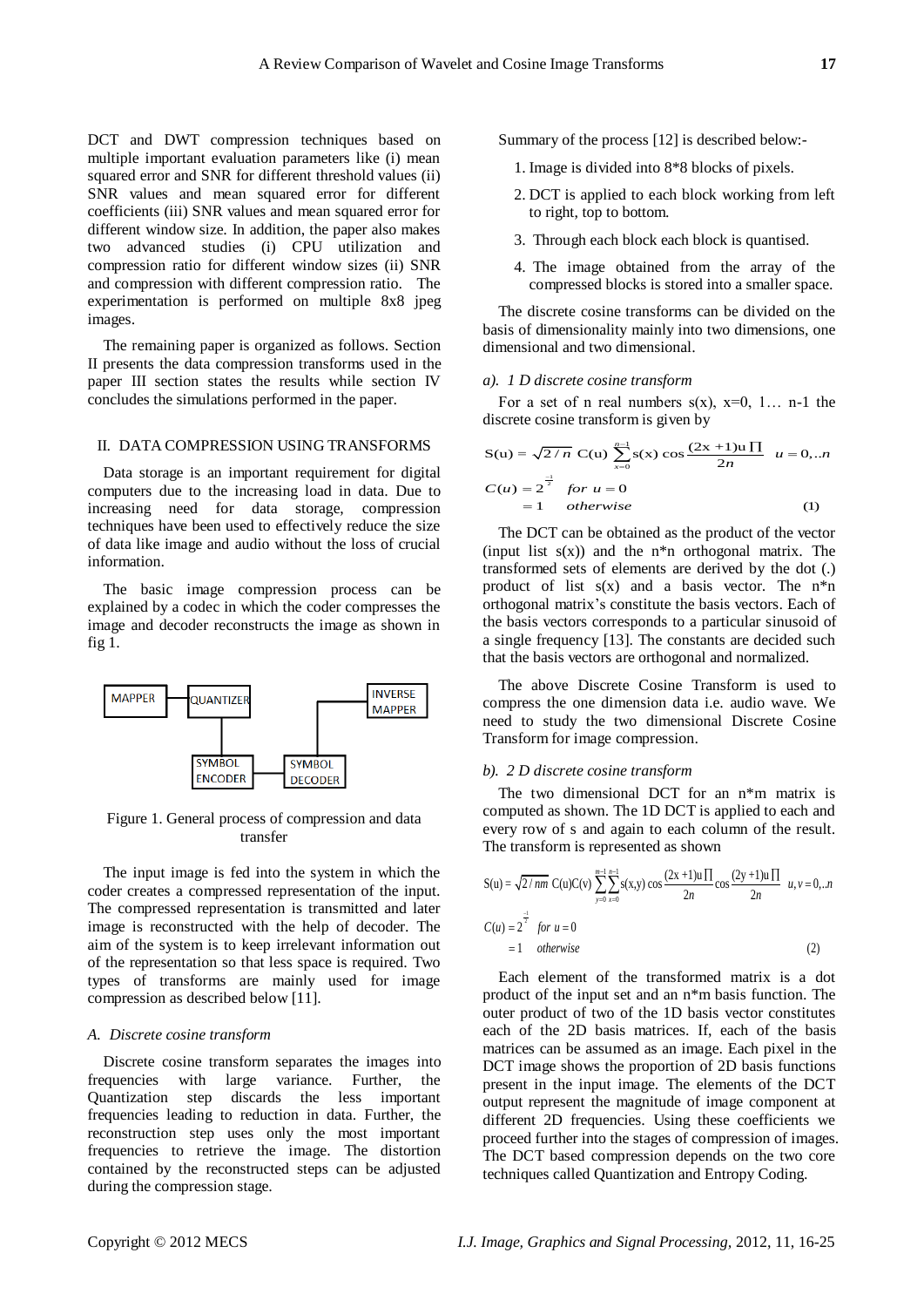Quantization in brief can be described as the process of reducing the number of possible values of quantities (coefficients), thereby decreasing the space required to store them. Entropy Coding is carried out to represent the quantized data in a more compact nature [14].

## *B. Discrete wavelet transform*

The wavelet algorithm is based on multi-resolution analysis. The transform consists of convoluting signal against specific instances at various time scales and positions. The transform is achieved by decomposing the signal into two components each carrying the information of the source signal. The transform can be treated like a filter bank. The filters banks come in pairs - one low pass filter and one high pass filter. The signal from the low pass filter contains slow changing component of signal, which is very much similar to the original signal. Fast changing component is obtained through the high pass filter. Modeling the time changes scale can be done by shifting the position of wavelet while the frequency modeling is performed by changing the time scale. Since most of the processed signal data is stored discretely we need not perform convolutions at every position and characteristic scale of wave resulting into Discrete Wavelet Transform (DWT). The common approach while performing the discrete transform is dyadic scheme. That is we increase the step and scale spacing between wavelets by a multiple of two at each step.

DWT represents a signal using orthonormal basis which considers an infinite countable set of wavelets. We denote the wavelet basis as  $\{\omega_{k,n}(t)\square k \in Z \land n \in Z\}$ , the pair of DWT transform is represented as:<br>  $x(t) = \sum_{n=0}^{\infty} \left( \sum_{k=0}^{\infty} (d_{k,n} \omega_{k,n}(t)) \right)$  (3) denote the wavelet basis as  $\{\omega_{k,n}(t) \square k \in \mathbb{Z} \land n \in \mathbb{Z}\}$ <br>
the pair of DWT transform is represented as<br>  $x(t) = \sum_{k=-\infty}^{\infty} \left( \sum_{n=-\infty}^{\infty} (d_{k,n} \omega_{k,n}(t)) \right)$  (3)

$$
d_{k,n} = \langle \omega_{k,n}(t), x(t) \rangle
$$
  
= 
$$
\int_{-\infty}^{\infty} \overline{\omega}_{k,n}(t) x(t) dt
$$
 (4)

Where  $\{d_{k,n}\}$  represent the wavelet coefficients. The DWT can be used to describe any signal using a coefficient set with two countable indices:  ${d_{k,n} k \in Z \Lambda n \in Z}$ 

#### III. RESULTS

This section elaborates and compares the results obtained for image compression using DCT and DWT algorithms. The simulations are performed on a Pentium core 2 duo 1.83 GHz machine. The algorithms are analyzed on the basis of (i) mean squared error and SNR for different threshold values (ii) SNR values and mean squared error for different coefficients (iii) SNR values and mean squared error for different window size. In addition, the paper also makes two advanced studies (i) CPU utilization and compression ratio for different window sizes (ii) SNR and compression with different compression ratio.

DCT and DWT are applied on sample images as shown in Fig. 2. Table. 1 represents the SNR and mean squared error for different threshold values on application of DCT on sample images. Similarly, table. 2 presents the SNR and mean squared error for variations in threshold values on application of DWT on sample images

Signal to Noise ratio with respect to the variation in threshold value is analyzed in fig. 3. It is observed that the signal to noise ratio decreases with increase in threshold value for both DCT and DWT. Generally for all threshold values, SNR of DWT compression is more than SNR of DCT compression and SNR values decreases as threshold value increases.

Mean Squared Error (MSE) is defined as the square of differences in the pixel values between the corresponding pixels of the two images. Mean Squared Error (MSE) with respect to the variation in threshold value is analyzed in fig. 4. Mean square error (MSE) of DCT compression is always more than Mean square error of DWT compression for all sample images moreover Mean square error increases as rise in threshold values.

CPU utilization with respect to window size is presented in fig. 5 (a). In case of CPU utilization, it is almost same for both DCT and DWT compression although it first decreases and the remains constant as window size increases.

Compression ratio with respect to window size is presented in fig. 5 (b) and 5 (c). If we look up at compression ratio (i.e. compression efficiency) For DCT compression it steadily increases as window size increases after that it falls instantaneously .but in case of DWT compression Technique, compression steadily decreases as window size increases.

Signal to Noise ratio is computed for variation with respect to number of coefficients in fig. 5 (d). In DCT compression SNR raises slowly as number of coefficients increases, but there is sudden jump to high SNR values, which improves image quality. It is almost same for DWT although the SNR is relatively greater than DWT for all values of coefficients.

Mean square error (MSE) is computed for variation with respect to window size as shown in fig. 5 (e). For DCT compression mean squared error goes on increasing constantly as window size increases, while in case of DWT compression MSE first decreases then slowly increases as window size increases.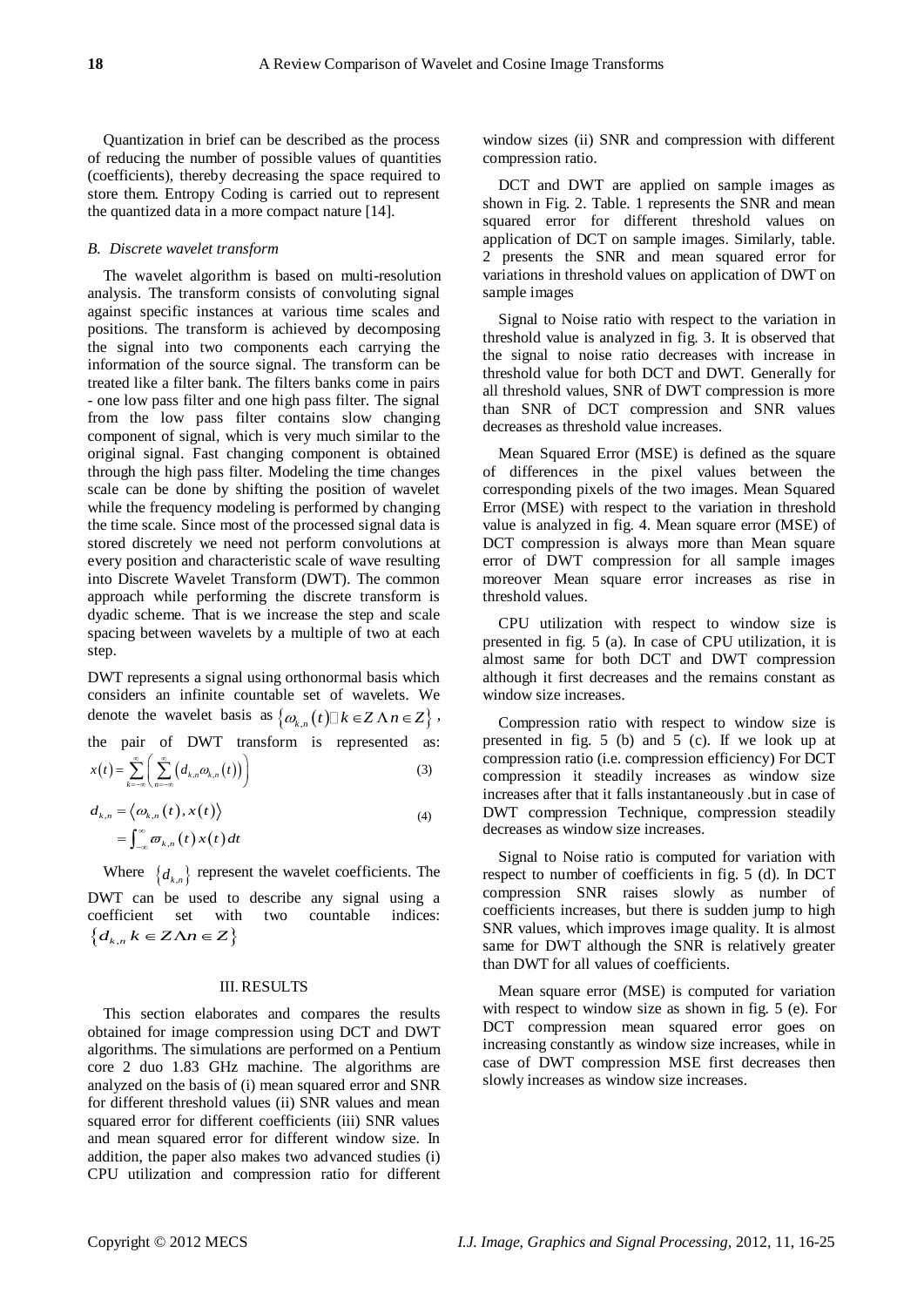

Figure 2. DCT and DWT compression performed on images of 8xd8 jpeg images of bike, car, tiger and turtle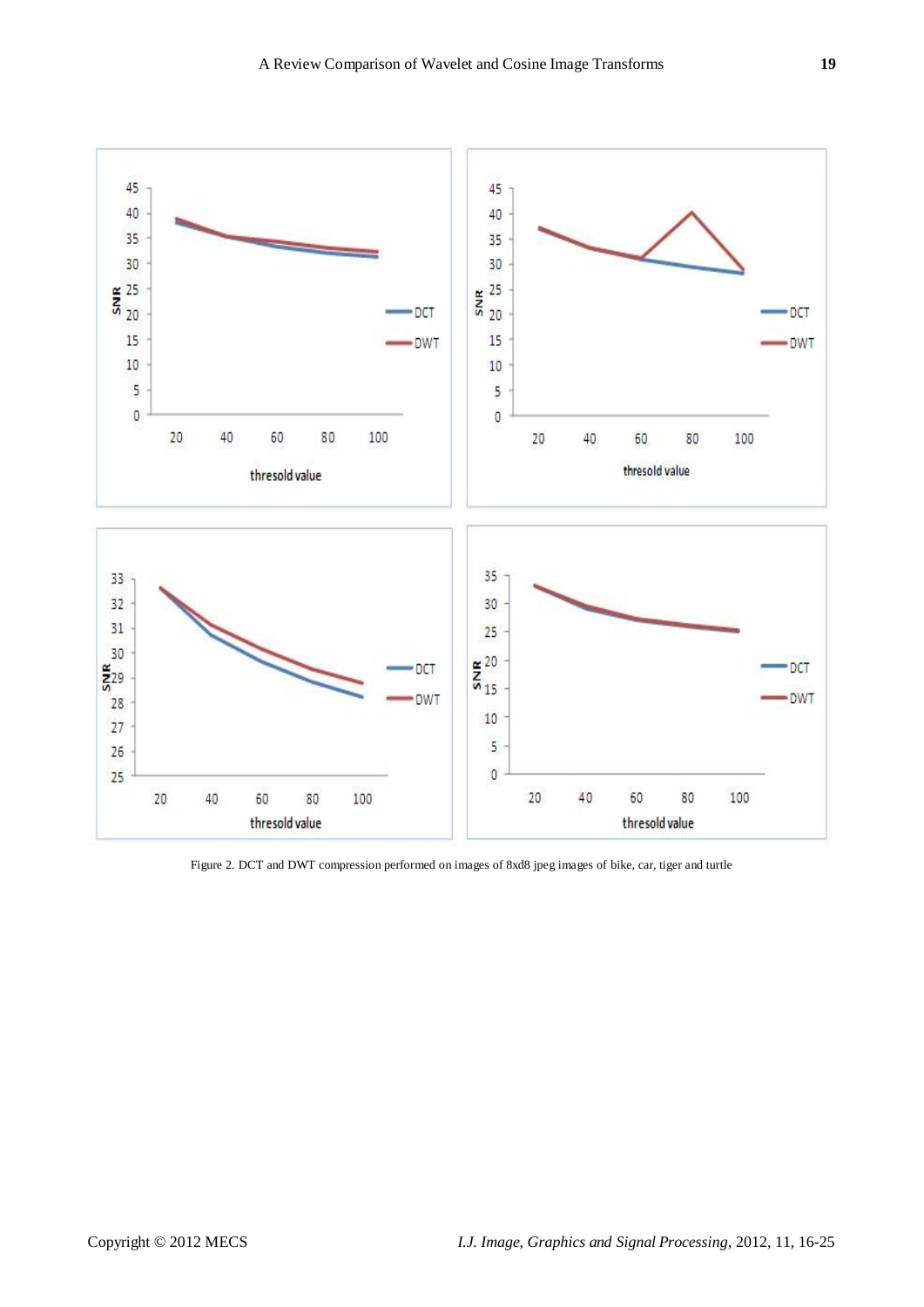Original image **DCT** Compression **DWT** Compression **Bike** Car **Tiger** 

Turtle

Figure 3. (a) Graphical representation of SNR with respect to threshold value for DCT and DWT compression for image "BIKE" (b) Graphical representation of SNR with respect to threshold value for DCT and DWT compression for image "CAR" (c) Graphical representation of SNR with respect to threshold value for DCT and DWT compression for image "TIGER" (d) Graphical representation of SNR with respect to threshold value for DCT and DWT compression for image "TURTLE".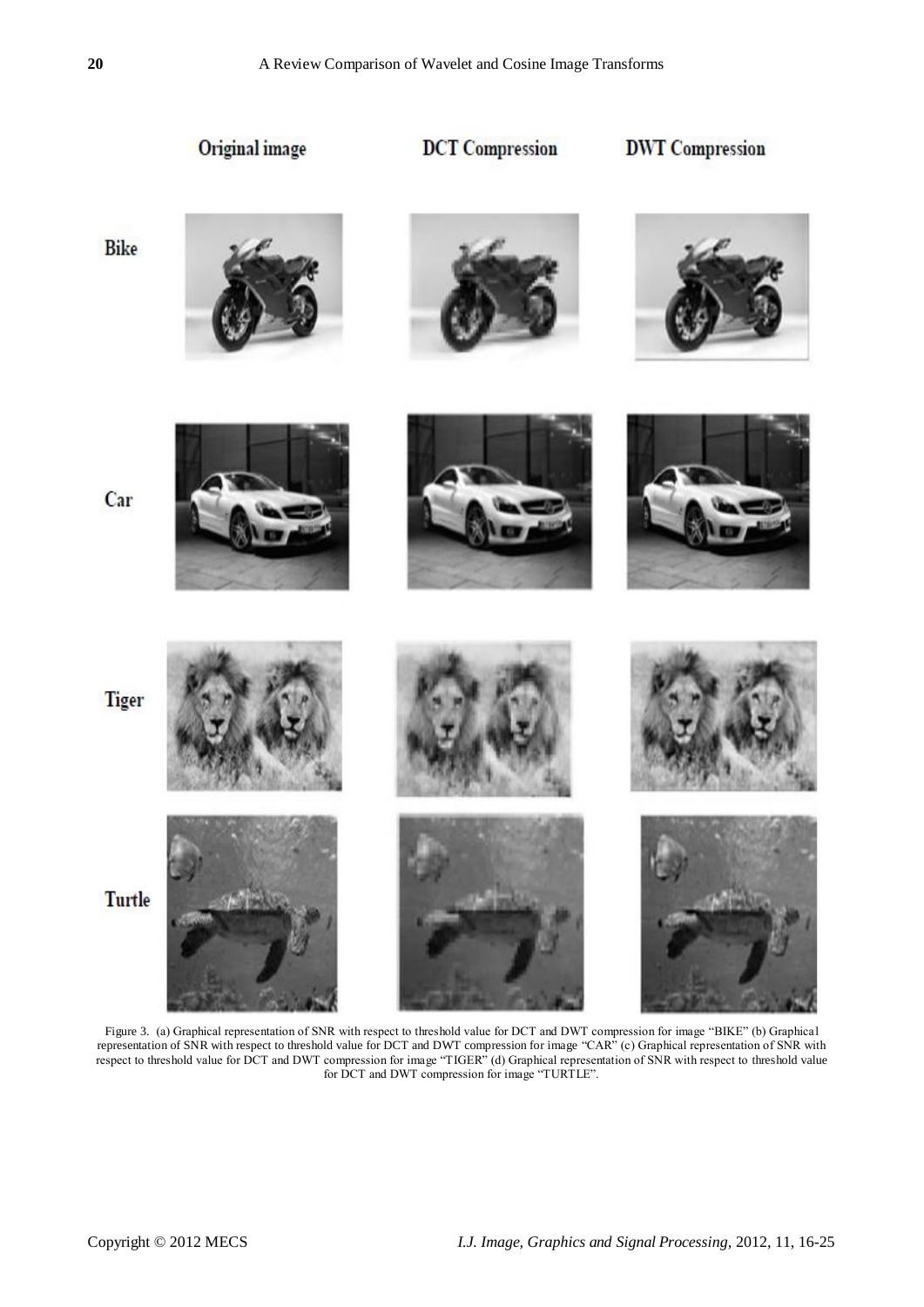

Figure 4. (a) Graphical representation of Mean squared error (MSE) with respect to threshold value for DCT and DWT compression for image "BIKE" (b) Graphical representation of Mean squared error with respect to threshold value for DCT and DWT compression for image "CAR" (c) Graphical representation of Mean squared error with respect to threshold value for DCT and DWT compression for image "TIGER" (d) Graphical representation of Mean squared error with respect to threshold value for DCT and DWT compression for image "TURTLE".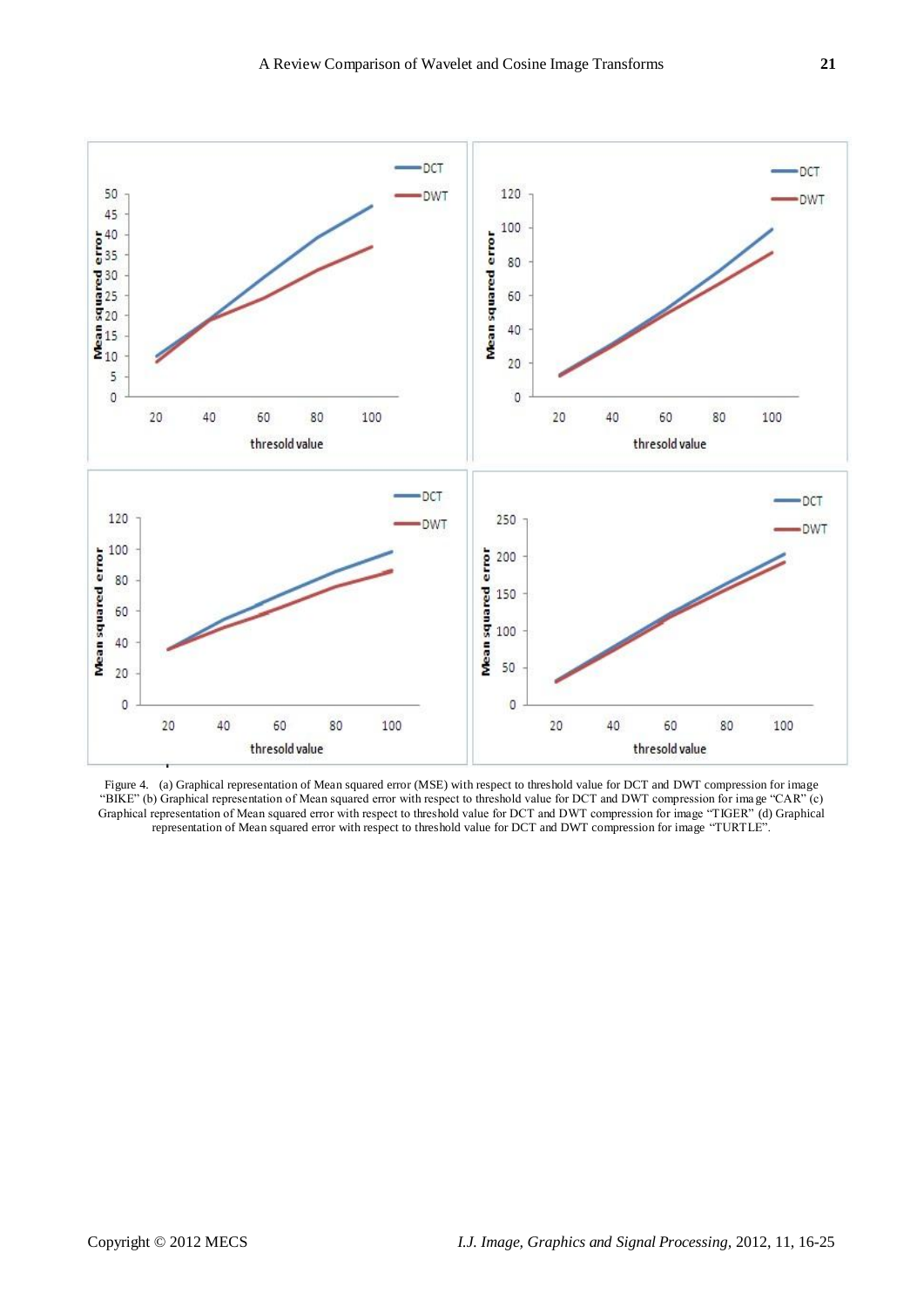

Figure 5. (a)Graphical representation of CPU utilization with different values of window size for both DCT and DWT compression (b) Graphical representation of compression(compression ratio) with varying values of window size for DCT compression (c) Graphical representation of compression(compression ratio) with varying values of window size for DWT compression (d) Graphical representation of SNR with variation in No. of coefficient (for quantization) for DCT compression (e) Graphical representation of Mean squared error with different values of window size for both DCT and DWT compression (f) Graphical representation of SNR with respect to change in window size for DCT and DWT compression



Figure 6. (a) Graphical representation of SNR (signal to noise ratio) with variation in compression ratio for DCT compression (b) Graphical representation of SNR (signal to noise ratio) with variation in compression ratio for DWT compression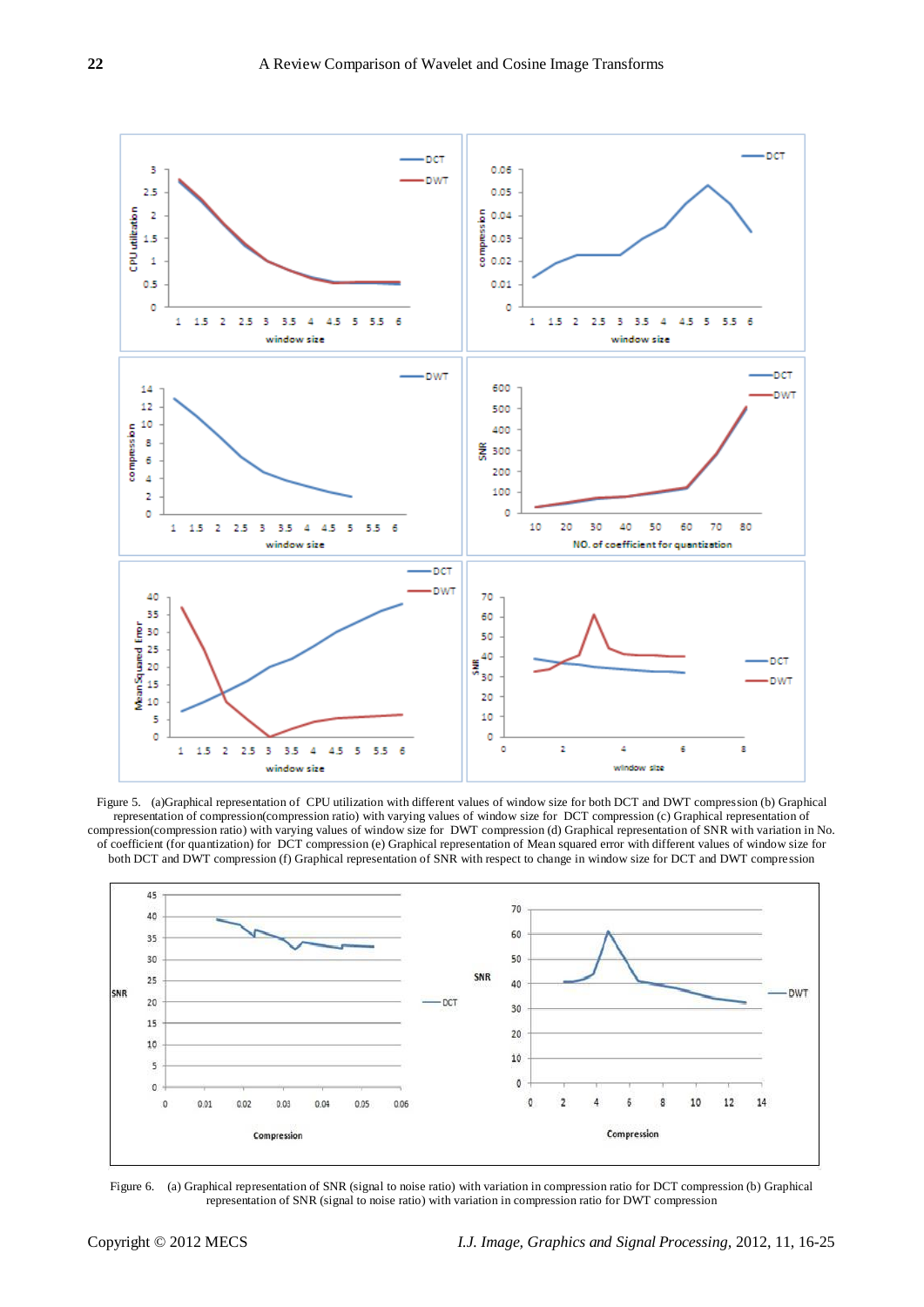| Image<br>name | <b>Threshold</b><br>value | <b>Signal</b> to noise<br>ratio (SNR) | Mean<br><b>Squared</b><br>error(MSE) |  |
|---------------|---------------------------|---------------------------------------|--------------------------------------|--|
| <b>Bike</b>   | 20                        | 38.129                                | 10.003                               |  |
|               | 40                        | 35.293                                | 19.220                               |  |
|               | 60                        | 33.432                                | 29.501                               |  |
|               | 80                        | 32.188                                | 39.289                               |  |
|               | 100                       | 31.392                                | 47.192                               |  |
| Car           | 20                        | 36.946                                | 13.135                               |  |
|               | 40                        | 33.151                                | 31.469                               |  |
|               | 60                        | 30.979                                | 51.896                               |  |
|               | 80                        | 29.424                                | 74.241                               |  |
|               | 100                       | 28.164                                | 99.126                               |  |
| <b>Tiger</b>  | 20                        | 32.625                                | 35.521                               |  |
|               | 40                        | 30.710                                | 55.212                               |  |
|               | 60                        | 29.642                                | 70.612                               |  |
|               | 80                        | 28.802                                | 85.667                               |  |
|               | 100                       | 28.209                                | 98.201                               |  |
| <b>Turtle</b> | 20                        | 33.102                                | 31.831                               |  |
|               | 40                        | 29.225                                | 77.712                               |  |
|               | 60                        | 27.214                                | 123.483                              |  |
|               | 80                        | 26.004                                | 163.170                              |  |
|               | 100                       | 25.051                                | 203.221                              |  |

Table 1. DCT compression results for all images in terms of SNR and mean squared error for different threshold values.

Table 2. DWT compression represented on different 8x8 jpeg images of bike, car, tiger and turtle in terms of SNR and mean squared error for different threshold values

| Image<br>name | <b>Threshold</b><br>value | Signal<br>to<br>noise<br>ratio<br>(SNR) | <b>Squared</b><br>Mean<br>error(MSE) |
|---------------|---------------------------|-----------------------------------------|--------------------------------------|
|               |                           |                                         |                                      |
| Bike          | 20                        | 38.810                                  | 8.552                                |
|               | 40                        | 35.365                                  | 18.902                               |
|               | 60                        | 34.270                                  | 24.321                               |
|               | 80                        | 33.173                                  | 31.312                               |
|               | 100                       | 32.434                                  | 37.124                               |
| Car           | 20                        | 37.223                                  | 12.201                               |
|               | 40                        | 33.303                                  | 30.391                               |
|               | 60                        | 31.228                                  | 49.001                               |
|               | 80                        | 40.276                                  | 67.102                               |
|               | 100                       | 28.827                                  | 85.176                               |
| <b>Tiger</b>  | 20                        | 32.631                                  | 35.478                               |
|               | 40                        | 31.139                                  | 50.023                               |
|               | 60                        | 30.184                                  | 62.316                               |
|               | 80                        | 29.315                                  | 76.120                               |
|               | 100                       | 28.769                                  | 86.314                               |
| <b>Turtle</b> | 20                        | 33.285                                  | 30.515                               |
|               | 40                        | 29.528                                  | 72.483                               |
|               | 60                        | 27.411                                  | 118.001                              |
|               | 80                        | 26.196                                  | 156.112                              |
|               | 100                       | 25.295                                  | 192.117                              |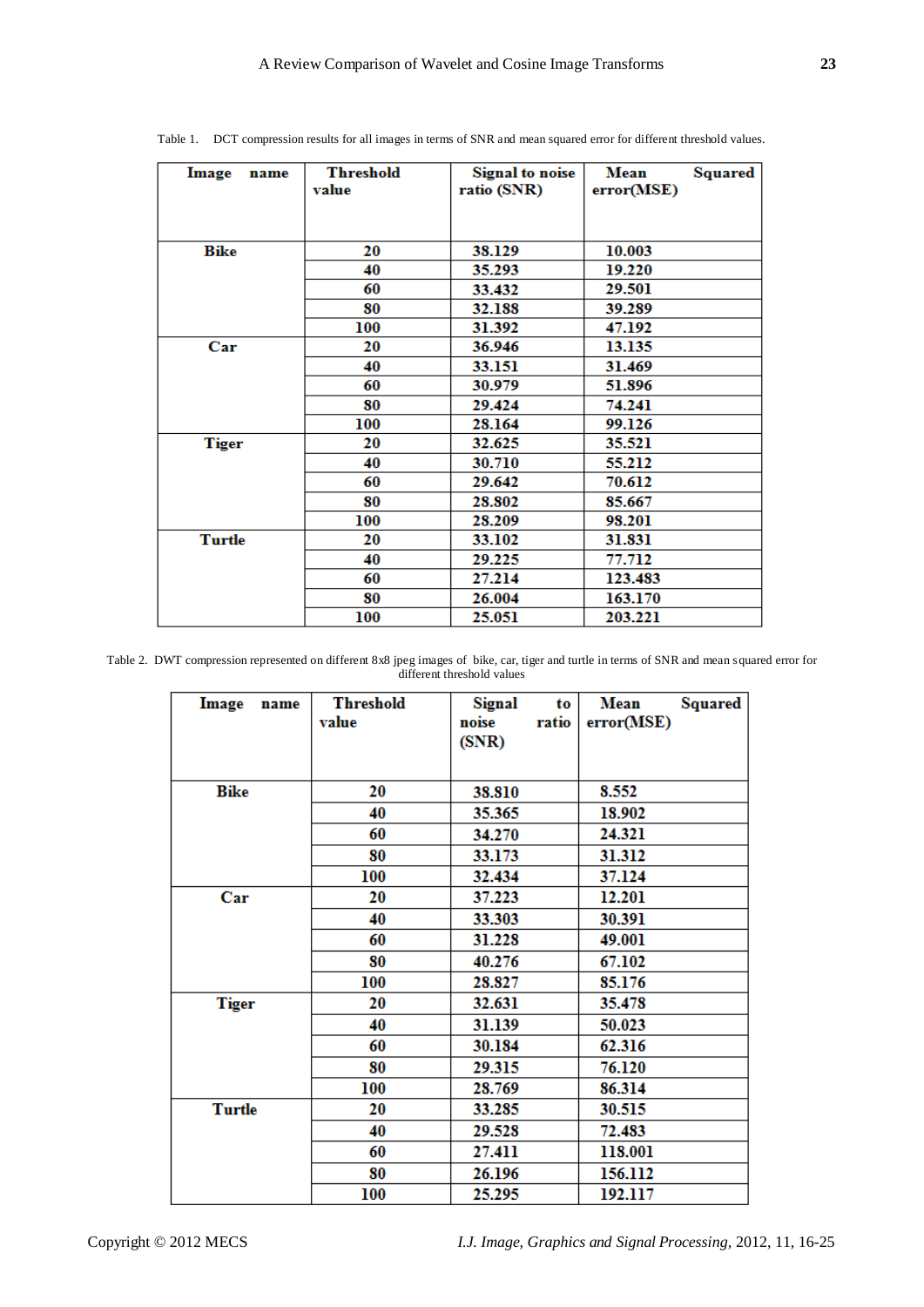Signal to Noise ratio is also computed for variation with respect to window size as shown in fig. 5 (f). SNR decreases in DCT compression with respect to window size increment. While in DWT compression with respect to window size increment SNR increases then there is sudden fall and then smoothly decreases.

The section makes another interesting analysis for signal to noise ratio for variation with respect to compression ratio as shown in fig. 6. SNR decreases as compression ratio increases in smoothly zig-zag way in DCT compression method leading to bad image quality. While SNR increases as compression ratio increases then sudden falls then goes on falling at slow rate. It is observed in case for DCT the signal to noise ratio decreases with increase in compression ratio while in case of DWT the signal to noise ratio increases until compression ratio 5 and then decreases after that.

## IV.CONCLUSION

The section presents a brief summary of the experimentation conducted in this paper. Two major image compression techniques DCT and DWT were experimented on four 8x8 jpeg images. It is observed from the experimentation that the image quality using 8x8 DCT block at higher threshold values decreases rapidly while for DWT the reduction of image quality is slow. In case of low threshold values DCT and DWT both perform equally well. The image quality is degraded with increase in window size for DCT while the image quality increases with increment in window size in case of DWT. It is computationally efficient to have a bigger window size for compression because of which DWT is faster than DCT. In addition, DWT permits better localization in spatial and frequency domain while DCT is incapable of any such ability. Hence DWT should be preferred over DCT for image compression.

#### **REFERENCES**

- [1] What You See Is Pretty Close to What You Get: New h&j, pagination program for IBM PC, Seybold Report on Publishing Systems, 13(10), February 13, 1984, pp. 21-2.
- [2] Robert P. Seidel,The State of the DTV / HDTV Transition in the United States CBS - SMPTE Technical Conference, New York City, November 2003.
- [3] J.F.Hercus and K.A.Hawick, Compression of Image Data and Performance Tradeoffs for Client/Server Systems, Technical Report DHPC-029,January 1997.
- [4] Wallace, G. 1991. The JPEG still picture compression standard, Communications of the ACM 34(4): 30-44.
- [5] Puri, A. 1992. Video coding using the MPEG-1 compression standard, Society for Information

Display Digest of Technical Papers 23: 123-126.

- [6] J. M. Shapiro, Embedded Image Coding Using Zerotrees of Wavelet Coefficients IEEE Trans. on Signal Processing, Vol. 41, No. 12, pp. 3445 – 3462, Dec. 1993
- [7] Said A, Pearlman WA. A new fast and efficient image codec based on set partitioning in hierarchical trees, IEEE Transactions on Circuits and Systems for Video Technology 1996;6 pp 243–50.
- [8] Sudhakar Radhakrishnan, Jayaraman Subramaniam, Novel Image Compression Using Multiwavelets with SPECK Algorithm, The International Arab Journal of Information Technology, Vol. 5, No. 1, January 2008,pp. 45-51.
- [9] David Taubman,High Performance Scalable Image Compression with EBCOT, IEEE Trans. Image Process., vol. 9, num. 7, pp. 1151-1170, 2000.
- [10] K. R. Rao and P. Yip, Discrete Cosine Transform: Algorithms, Advantages, Applications, Academic Press, Boston, 1990.
- [11]Rafael C. Gonzalez, Richard Eugene,Digital image processing, Edition 3, 2008, page 466.
- [12]Ken cabeen and Peter Gent,Image Compression and the Descrete Cosine Transform, Math 45, College of the Redwoods.
- [13]Kamrul Hasan Talukder and Koichi Harada, Discrete Wavelet Transform for Image Compression and A Model of Parallel Image Compression Scheme for Formal Verification, Proceeding of the World Congress on Engineering 2007 Vol I, WCE 2007, July 2-4 2007, London, U.K.
- [14] http://www.vectorsite.net/ttdcmp 2.html.
- [15]Amara Graps, An Introduction to Wavelet, IEEE computational science & engineering Summer 1995,vol. 2,num. 2.



**Amarjot Singh** is a Research Engineer with Tropical Marine Science Institute at National<br>University of Singapore University of Singapore (NUS). He completed his Bachelors in Electrical and Electronics Engineering from National Institute of Technology Warangal. He is the recipient of Gold Medal

for Excellence in research for Batch 2007-2011 of Electrical Department from National Institute of Technology Warangal. He has authored and coauthored 48 International Journal and Conference Publications. He holds the record in Asia Book of